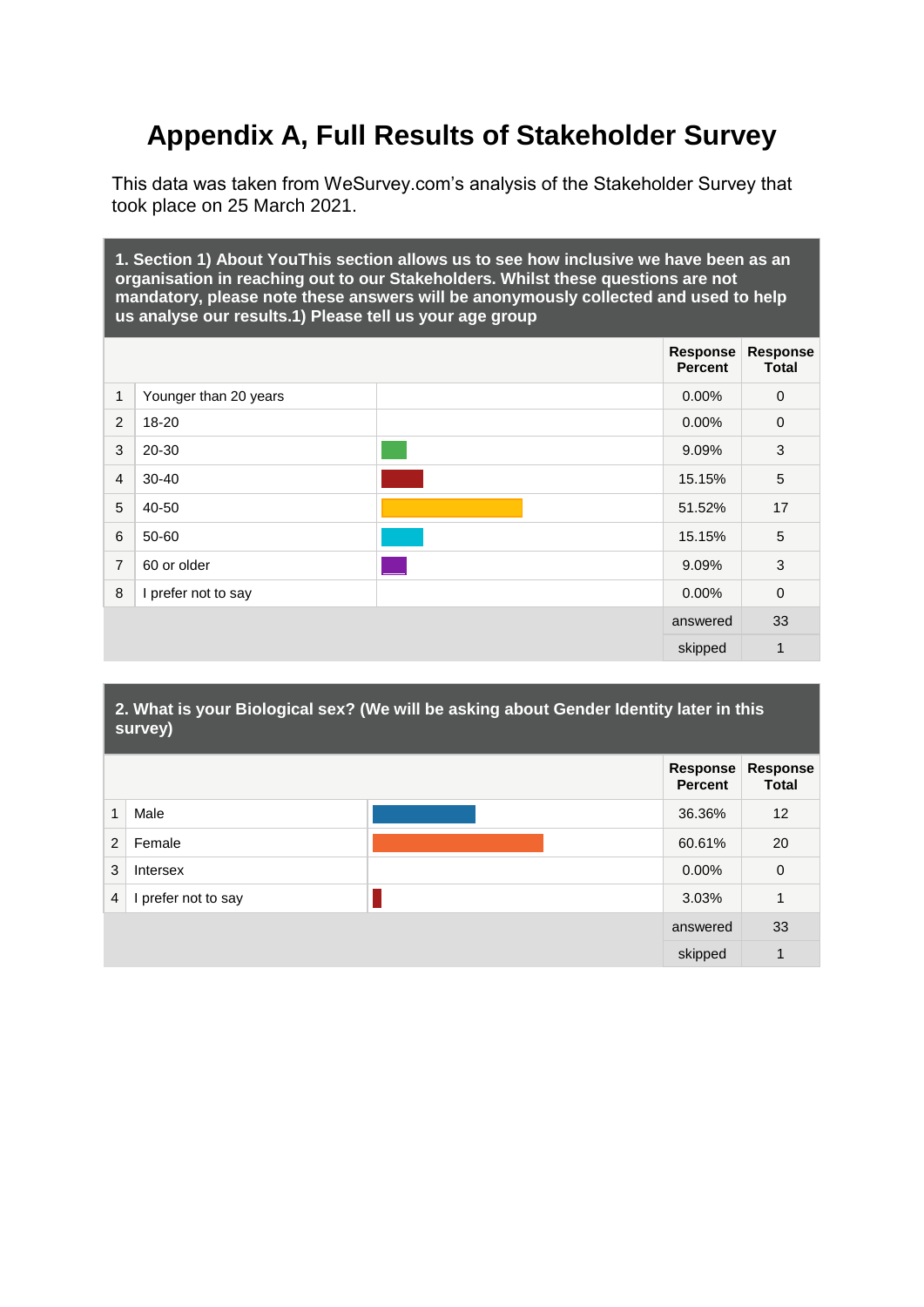## **3. What is your ethnic group?**

|    |                                               |                                                                                                                | Response<br><b>Percent</b> | <b>Response</b><br><b>Total</b> |
|----|-----------------------------------------------|----------------------------------------------------------------------------------------------------------------|----------------------------|---------------------------------|
| 1  | British/English                               |                                                                                                                | 60.61%                     | 20                              |
| 2  | Welsh                                         |                                                                                                                | 6.06%                      | 2                               |
| 3  | Scottish                                      |                                                                                                                | 0.00%                      | 0                               |
| 4  | Northern Irish                                |                                                                                                                | 0.00%                      | 0                               |
| 5  | Gypsy or Irish Traveller                      |                                                                                                                | 0.00%                      | $\mathbf 0$                     |
| 6  | Other                                         |                                                                                                                | 9.09%                      | 3                               |
| 7  | Indian                                        |                                                                                                                | 3.03%                      | $\mathbf{1}$                    |
| 8  | Pakistani                                     |                                                                                                                | 0.00%                      | 0                               |
| 9  | Bangladeshi                                   |                                                                                                                | 0.00%                      | 0                               |
| 10 | Chinese                                       |                                                                                                                | 0.00%                      | 0                               |
| 11 | Any other Asian background                    |                                                                                                                | 3.03%                      | $\mathbf{1}$                    |
| 12 | White and Black Caribbean                     |                                                                                                                | 0.00%                      | 0                               |
| 13 | White and black African                       |                                                                                                                | 0.00%                      | $\Omega$                        |
| 14 | White and Asian                               |                                                                                                                | 3.03%                      | $\mathbf{1}$                    |
| 15 | Any other mixed background                    |                                                                                                                | 0.00%                      | 0                               |
| 16 | Caribbean                                     |                                                                                                                | 0.00%                      | 0                               |
| 17 | African                                       |                                                                                                                | 12.12%                     | 4                               |
| 18 | Any other black background                    |                                                                                                                | 0.00%                      | 0                               |
| 19 | Arab                                          |                                                                                                                | 0.00%                      | 0                               |
| 20 | Any other Ethnic Group                        |                                                                                                                | 3.03%                      | $\mathbf{1}$                    |
| 21 | I do not wish to disclose my ethnic<br>origin |                                                                                                                | 0.00%                      | 0                               |
|    |                                               |                                                                                                                | answered                   | 33                              |
|    |                                               |                                                                                                                | skipped                    | $\mathbf{1}$                    |
|    | below. (2)                                    | If you identify as an option not available above, or want to give further information, please use the text box |                            |                                 |

| 1 07/04/2021 09:29 AM greek<br>ID: 163777645 |                                                        |
|----------------------------------------------|--------------------------------------------------------|
| ID: 163785525                                | $2$ 07/04/2021 10:58 AM 1 am Canadian white background |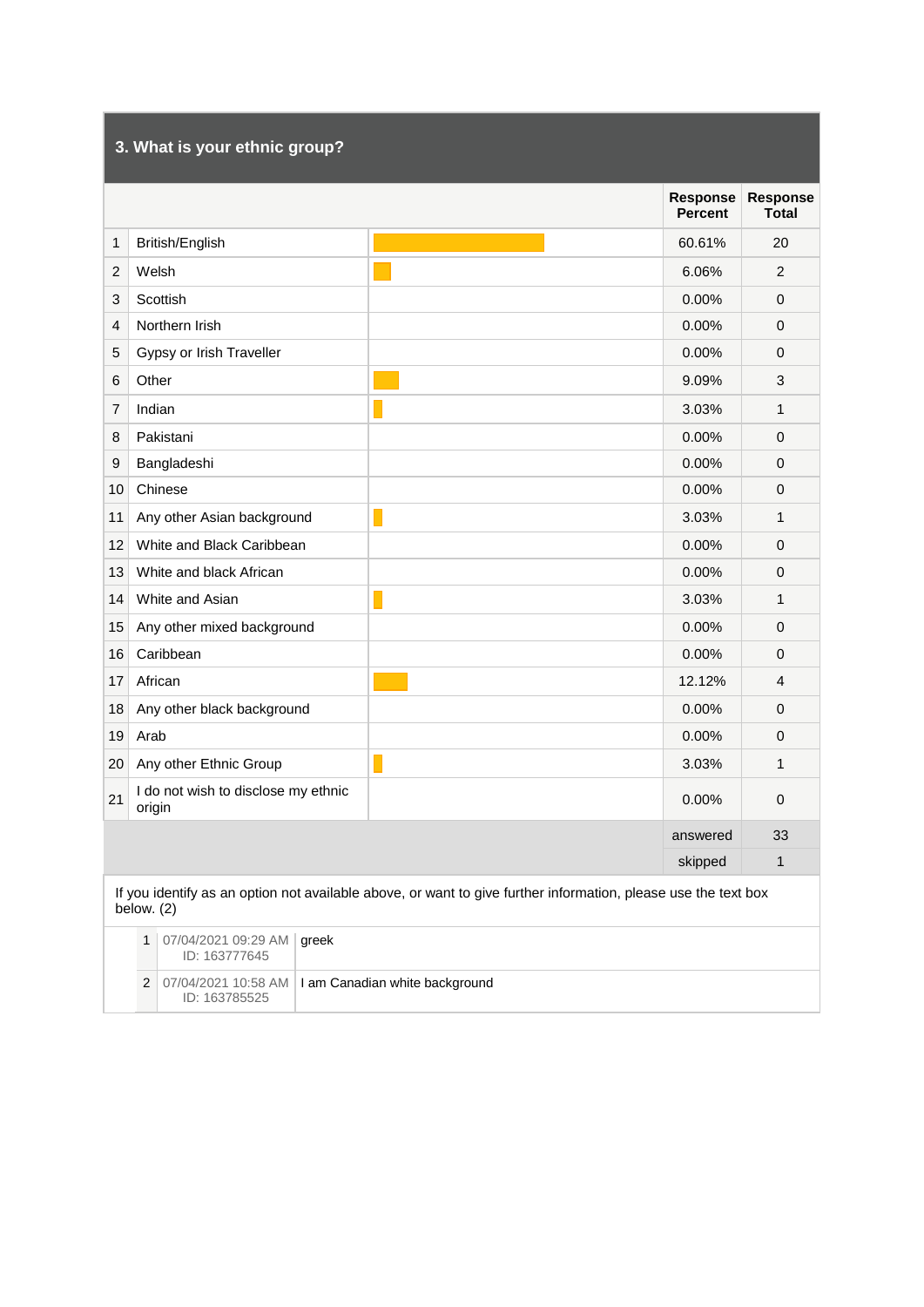#### **4. Are your day-to-day activities limited because of a health problem or disability which has lasted, or is expected to last, at least 12 months?**

|   |                       | Response Response<br><b>Percent</b> | <b>Total</b>   |
|---|-----------------------|-------------------------------------|----------------|
| 1 | Yes, limited a little | 21.21%                              | $\overline{7}$ |
| 2 | Yes, limited a lot    | 12.12%                              | $\overline{4}$ |
| 3 | <b>No</b>             | 66.67%                              | 22             |
| 4 | Prefer not to say     | $0.00\%$                            | $\mathbf 0$    |
|   |                       | answered                            | 33             |
|   |                       | skipped                             | 1              |

#### **5. If you answered Yes to Question Four, please let us know which disability [Tick all that apply]**

|                |                                                                                                                           |                                                                                                                | <b>Response</b><br><b>Percent</b> | <b>Response</b><br><b>Total</b> |
|----------------|---------------------------------------------------------------------------------------------------------------------------|----------------------------------------------------------------------------------------------------------------|-----------------------------------|---------------------------------|
| $\mathbf{1}$   | Vision (e.g. due to blindness or<br>partial sight)                                                                        |                                                                                                                | 18.18%                            | 2                               |
| $\overline{2}$ | Hearing (e.g. due to deafness or<br>partial hearing)                                                                      |                                                                                                                | $0.00\%$                          | $\Omega$                        |
| 3              | Mobility, such as difficulty walking<br>short distances, climbing stairs,<br>lifting and carrying objects                 |                                                                                                                | 36.36%                            | $\overline{4}$                  |
| 4              | Learning or concentrating or<br>remembering                                                                               |                                                                                                                | 27.27%                            | 3                               |
| 5              | <b>Mental Health</b>                                                                                                      |                                                                                                                | 36.36%                            | 4                               |
| 6              | Stamina or breathing difficulty                                                                                           |                                                                                                                | 18.18%                            | 2                               |
| 7              | Social or behavioural issues (e.g.<br>due to neuro diverse conditions such<br>as Autism or Attention Deficit<br>Disorder) |                                                                                                                | $0.00\%$                          | $\Omega$                        |
| 8              | Other impairment                                                                                                          |                                                                                                                | 18.18%                            | 2                               |
| 9              | Prefer not to say                                                                                                         |                                                                                                                | $0.00\%$                          | $\Omega$                        |
|                |                                                                                                                           |                                                                                                                | answered                          | 11                              |
|                |                                                                                                                           |                                                                                                                | skipped                           | 23                              |
|                |                                                                                                                           | If you identify as an option not available above, or want to give further information, please use the text box |                                   |                                 |

below. (2)

|  | ID: 162930289 | 1 25/03/2021 14:24 PM   My four disabilities are all hidden ones for which I take compensatory actions to reduce<br>their effects. |
|--|---------------|------------------------------------------------------------------------------------------------------------------------------------|
|  | ID: 163785525 | 2 07/04/2021 10:58 AM $\vert$ I have ADHD and depression                                                                           |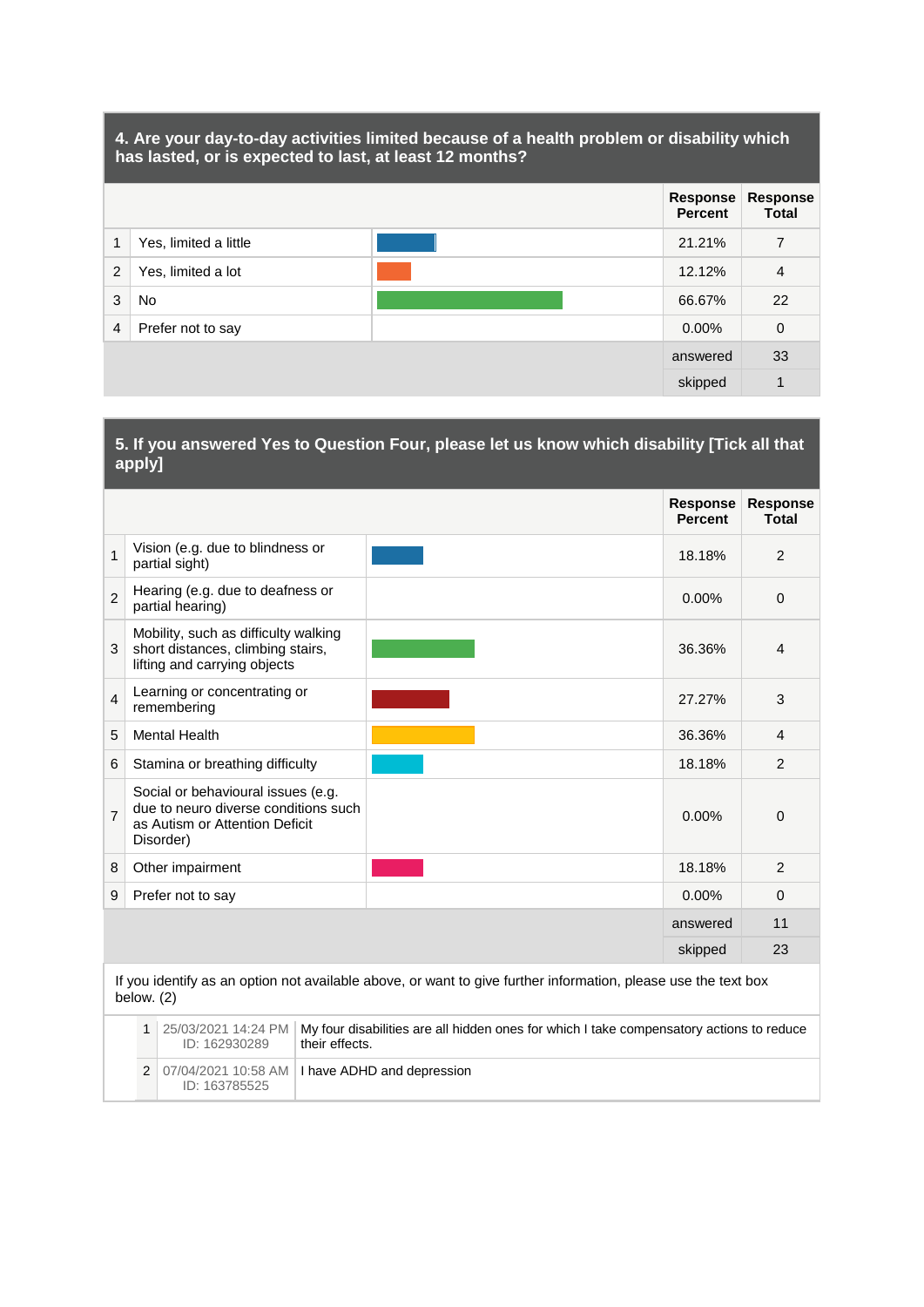## **6. Do you identify as the same Gender that you were assigned at birth?**

|                |                               | Response<br><b>Percent</b> | Response<br><b>Total</b> |
|----------------|-------------------------------|----------------------------|--------------------------|
| 1              | Yes                           | 96.97%                     | 32                       |
| $\overline{2}$ | No, I identify as Non-Binary  | $0.00\%$                   | $\mathbf 0$              |
| 3              | No, I identify as Transgender | $0.00\%$                   | $\mathbf 0$              |
| 4              | prefer not to say             | 3.03%                      | 1                        |
|                |                               | answered                   | 33                       |
|                |                               | skipped                    | 1                        |

### **7. Which of the following options best describes your sexual orientation?**

|                |                                            | Response<br><b>Percent</b> | <b>Response</b><br><b>Total</b> |
|----------------|--------------------------------------------|----------------------------|---------------------------------|
| 1              | Heterosexual (also known as<br>"straight") | 62.50%                     | 20                              |
| 2              | Lesbian                                    | $0.00\%$                   | $\mathbf{0}$                    |
| 3              | Gay                                        | 15.63%                     | 5                               |
| $\overline{4}$ | Bisexual / Pansexual                       | 6.25%                      | 2                               |
| 5              | Other                                      | 3.13%                      | 1                               |
| 6              | Prefer not to say                          | 12.50%                     | $\overline{4}$                  |
|                |                                            | answered                   | 32                              |
|                |                                            | skipped                    | 2                               |

If you identify as an option not available above, or want to give further information, please use the text box below (1)

| 1 07/04/2021 10:58 AM Asexual |  |
|-------------------------------|--|
| ID: 163785525                 |  |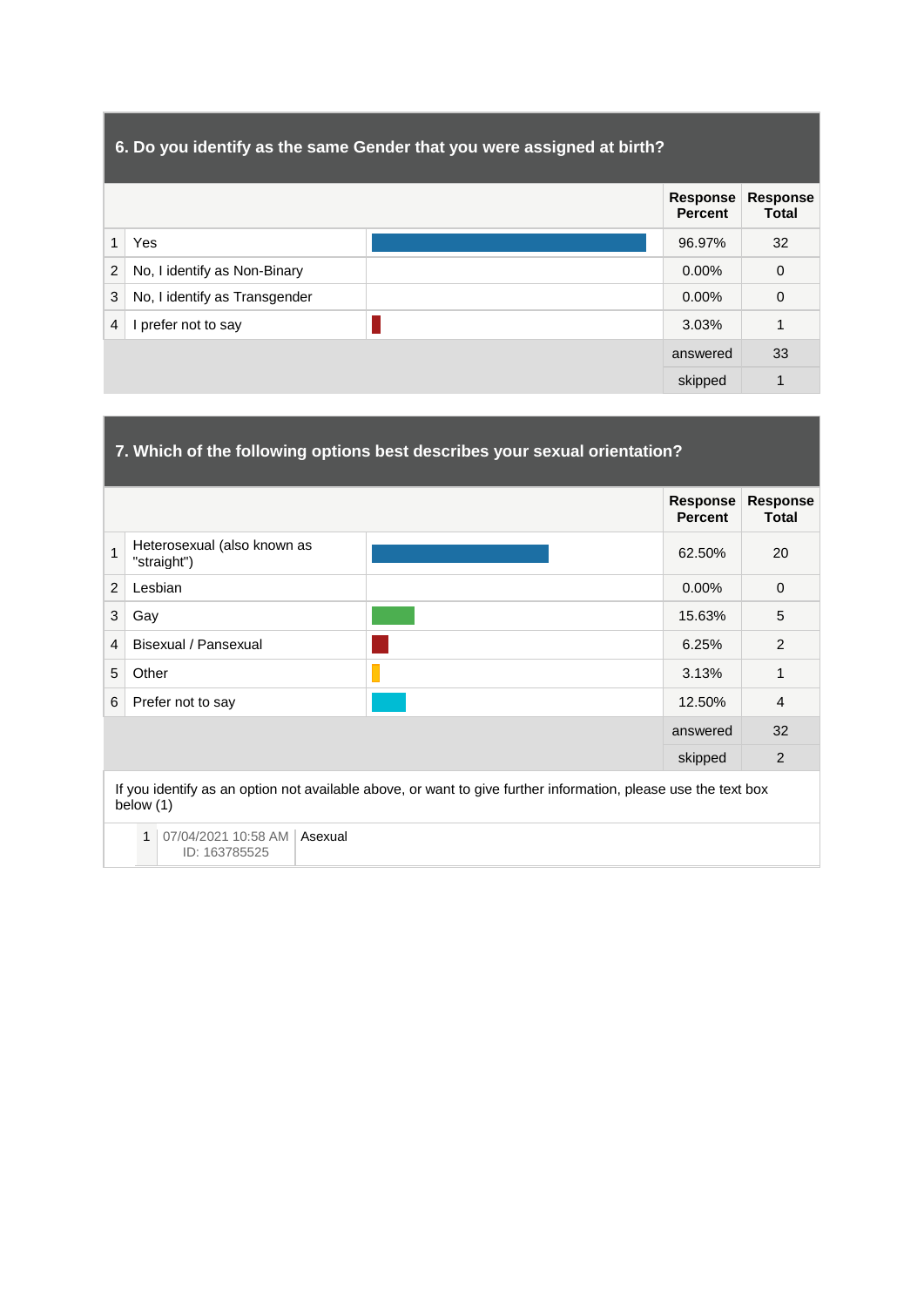#### **8. Do you look after, or give any help or support to family members, friends, neighbours or others because of either long-term physical or mental ill-health / disability, or problems related to old age?**

|   |                   | Response Response<br>Percent | <b>Total</b> |
|---|-------------------|------------------------------|--------------|
|   | Yes               | 46.88%                       | 15           |
| 2 | <b>No</b>         | 50.00%                       | 16           |
| 3 | Prefer not to say | 3.13%                        | 1            |
|   |                   | answered                     | 32           |
|   |                   | skipped                      | 2            |

If you identify as an option not available above, or want to give further information, please use the text box below. (1)

1 [07/04/2021](file:///C:/survey/results/responses/id/888856%3fu=163777645) 09:29 AM have done in the past ID: [163777645](file:///C:/survey/results/responses/id/888856%3fu=163777645)

## **9. What is your religion / faith / belief**

|                |                              | <b>Response</b><br><b>Percent</b> | <b>Response</b><br><b>Total</b> |
|----------------|------------------------------|-----------------------------------|---------------------------------|
| 1              | No religion / faith / belief | 34.38%                            | 11                              |
| 2              | Atheist                      | 9.38%                             | 3                               |
| 3              | <b>Buddhist</b>              | 0.00%                             | $\pmb{0}$                       |
| $\overline{4}$ | Christian                    | 46.88%                            | 15                              |
| 5              | Hindu                        | 6.25%                             | $\overline{c}$                  |
| 6              | Jewish                       | 0.00%                             | 0                               |
| 7              | Muslim                       | 0.00%                             | $\mathbf 0$                     |
| 8              | Sikh                         | 0.00%                             | 0                               |
| 9              | Prefer not to say            | 3.13%                             | 1                               |
|                |                              | answered                          | 32                              |
|                |                              | skipped                           | 2                               |

below. (2)

|  | 03/04/2021 08:08 AM Spiritualist<br>ID: 163576550 |                                                  |
|--|---------------------------------------------------|--------------------------------------------------|
|  | ID: 163777645                                     | $2$ 07/04/2021 09:29 AM Greek orthodox Christian |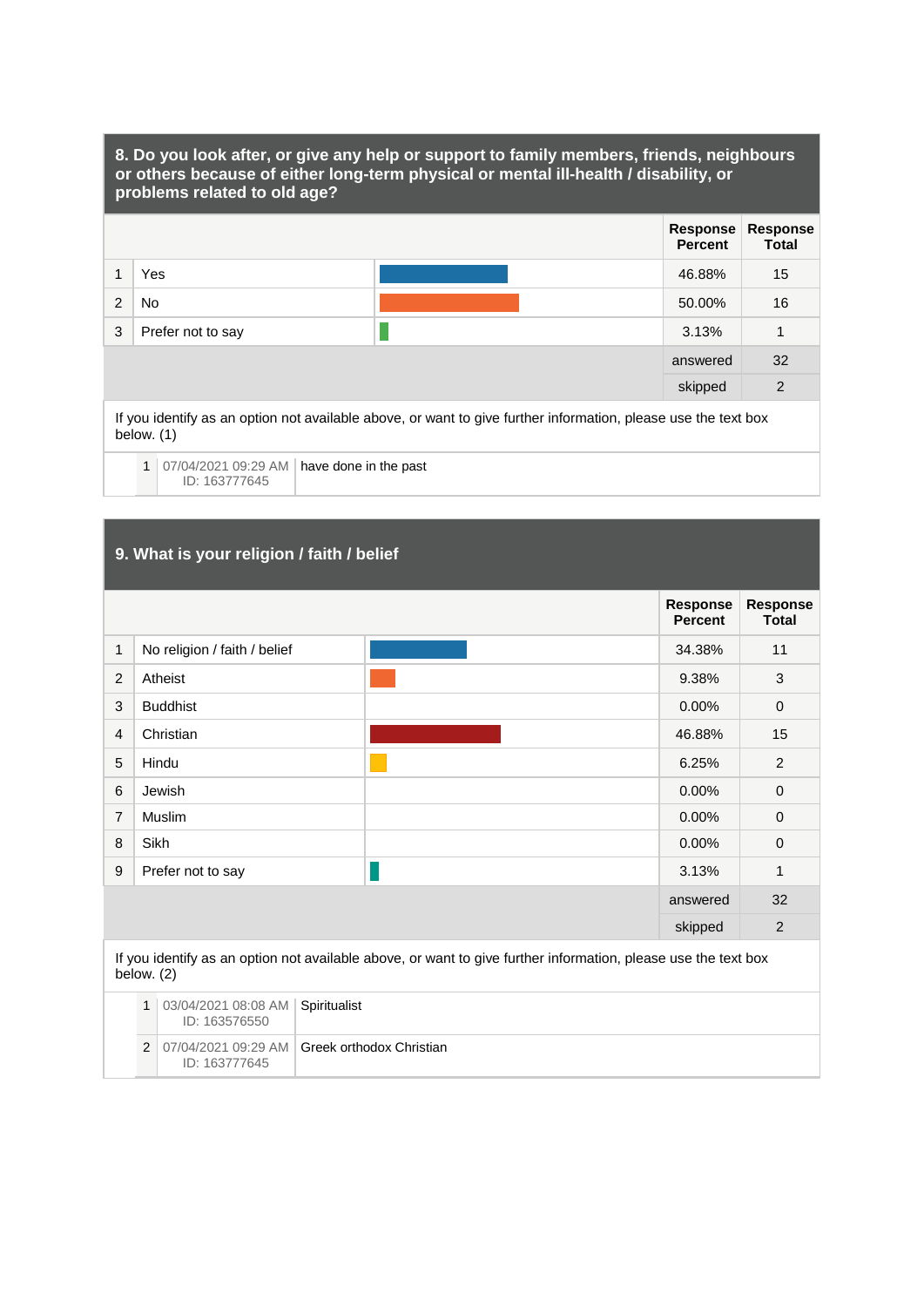**10. Section 2) Grading our performanceBased on the information you have been provided, please give your opinions on the following statements:"EPUT services take the needs of local populations into account, and value Equality and Inclusion in the care of our patients, the commissioning of our services and people's individual needs."** 

|                         |                         |                                            |                                                                                                                                                                                                                                                                                                                                                                                                                                                                                                                                                                                                                                                                                                                 | Response<br><b>Percent</b> | <b>Response</b><br><b>Total</b> |  |
|-------------------------|-------------------------|--------------------------------------------|-----------------------------------------------------------------------------------------------------------------------------------------------------------------------------------------------------------------------------------------------------------------------------------------------------------------------------------------------------------------------------------------------------------------------------------------------------------------------------------------------------------------------------------------------------------------------------------------------------------------------------------------------------------------------------------------------------------------|----------------------------|---------------------------------|--|
| 1                       |                         | a. EPUT are excelling in this area         |                                                                                                                                                                                                                                                                                                                                                                                                                                                                                                                                                                                                                                                                                                                 | 18.18%                     | 6                               |  |
| $\overline{c}$          |                         | b. EPUT are achieving in this area         |                                                                                                                                                                                                                                                                                                                                                                                                                                                                                                                                                                                                                                                                                                                 | 39.39%                     | 13                              |  |
| 3                       |                         | c. EPUT are developing in this area        |                                                                                                                                                                                                                                                                                                                                                                                                                                                                                                                                                                                                                                                                                                                 | 30.30%                     | 10                              |  |
| $\overline{\mathbf{4}}$ |                         | d. EPUT are underdeveloped in this<br>area |                                                                                                                                                                                                                                                                                                                                                                                                                                                                                                                                                                                                                                                                                                                 | 12.12%                     | $\overline{4}$                  |  |
|                         |                         |                                            |                                                                                                                                                                                                                                                                                                                                                                                                                                                                                                                                                                                                                                                                                                                 | answered                   | 33                              |  |
|                         |                         |                                            |                                                                                                                                                                                                                                                                                                                                                                                                                                                                                                                                                                                                                                                                                                                 | skipped                    | $\mathbf{1}$                    |  |
|                         |                         |                                            | If you chose c or d please let us know why you chose this answer. (6)                                                                                                                                                                                                                                                                                                                                                                                                                                                                                                                                                                                                                                           |                            |                                 |  |
|                         | 1                       | 25/03/2021 08:18 AM<br>ID: 162891208       | i have been privy to situations where discrimination has been present which i have<br>addressed                                                                                                                                                                                                                                                                                                                                                                                                                                                                                                                                                                                                                 |                            |                                 |  |
|                         | 2                       | 25/03/2021 10:11 AM<br>ID: 162902131       | There has been some notable progress in this area, which is encouraging.                                                                                                                                                                                                                                                                                                                                                                                                                                                                                                                                                                                                                                        |                            |                                 |  |
|                         | 3                       | 25/03/2021 14:24 PM<br>ID: 162930289       | Good progress has been made in identifying more person-centred care and delivering<br>care closer to home which improves service user experience, but there is still room for<br>progress in that more is needed in offering more holistic care. We are working to bring<br>mental health services and physical health community services together but people are<br>still being treated in separate clinical silos. I still hear service users commenting that<br>they lack continuity of care. The complication of the wider determinants of health is that<br>we have minimal control over housing, education and work yet they are crucial to health<br>requiring us to increase the existing partnerships. |                            |                                 |  |
|                         | $\overline{\mathbf{4}}$ | 01/04/2021 02:23 AM<br>ID: 163429432       | There is always room to develop further.                                                                                                                                                                                                                                                                                                                                                                                                                                                                                                                                                                                                                                                                        |                            |                                 |  |
|                         | 5                       | 01/04/2021 08:31 AM<br>ID: 163436144       | I do not have enough knowledge of what exactly EPUT is doing to be able to answer<br>this question                                                                                                                                                                                                                                                                                                                                                                                                                                                                                                                                                                                                              |                            |                                 |  |
|                         | 6                       | 03/04/2021 08:08 AM<br>ID: 163576550       | I am not aware of what EPUT do to value equality and inclusion                                                                                                                                                                                                                                                                                                                                                                                                                                                                                                                                                                                                                                                  |                            |                                 |  |

**11. EPUT values patient access and experience, and Equality and Inclusion is an important factor in the way we provide a positive patient experience, the way we make sure patients are supported and the way we handle complaints and concerns.** 

|                                                                      |                                            |  | <b>Response</b><br><b>Percent</b> | <b>Response</b><br>Total |  |  |  |
|----------------------------------------------------------------------|--------------------------------------------|--|-----------------------------------|--------------------------|--|--|--|
| 1                                                                    | a. EPUT are excelling in this area         |  | 9.09%                             | 3                        |  |  |  |
| 2                                                                    | b. EPUT are achieving in this area         |  | 54.55%                            | 18                       |  |  |  |
| 3                                                                    | c. EPUT are developing in this area        |  | 21.21%                            | 7                        |  |  |  |
| $\overline{4}$                                                       | d. EPUT are underdeveloped in this<br>area |  | 15.15%                            | 5                        |  |  |  |
|                                                                      |                                            |  | answered                          | 33                       |  |  |  |
|                                                                      | skipped                                    |  |                                   |                          |  |  |  |
| If you chose c or d please let us know why you chose this answer (4) |                                            |  |                                   |                          |  |  |  |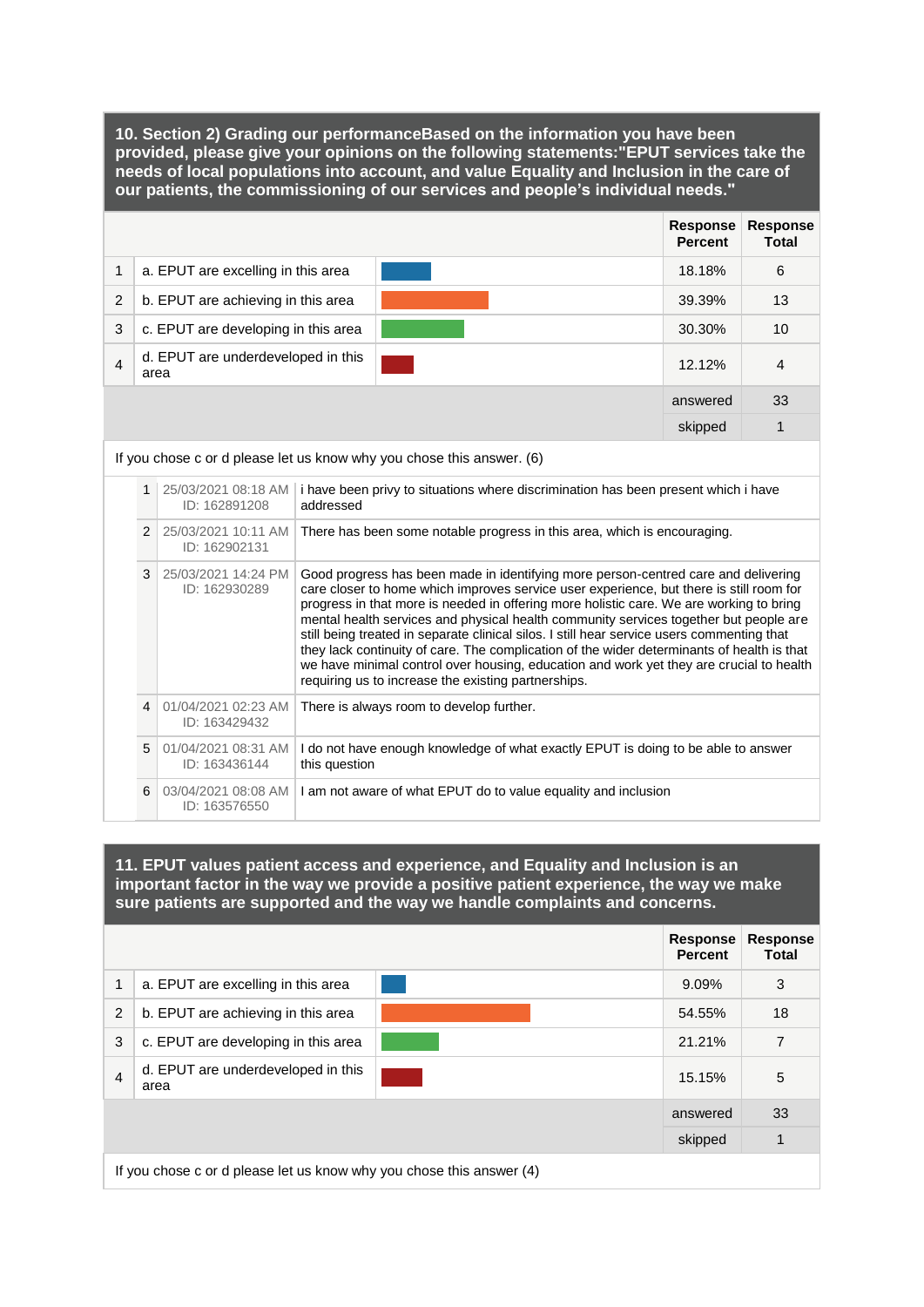**11. EPUT values patient access and experience, and Equality and Inclusion is an important factor in the way we provide a positive patient experience, the way we make sure patients are supported and the way we handle complaints and concerns.** 

|  |                |                                      | Response Response<br><b>Percent</b><br>Total                                                                                                                                                                                                                                                                                                                                                                                                                                                                                                                                                                                                                                                                                                                                                                                                                                                                                                                                                                                                  |  |  |  |
|--|----------------|--------------------------------------|-----------------------------------------------------------------------------------------------------------------------------------------------------------------------------------------------------------------------------------------------------------------------------------------------------------------------------------------------------------------------------------------------------------------------------------------------------------------------------------------------------------------------------------------------------------------------------------------------------------------------------------------------------------------------------------------------------------------------------------------------------------------------------------------------------------------------------------------------------------------------------------------------------------------------------------------------------------------------------------------------------------------------------------------------|--|--|--|
|  | 1              | 25/03/2021 14:24 PM<br>ID: 162930289 | This is complicated. The service users with whom we currently work are mainly positive.<br>we can show they are mostly supported by the assigned clinicians and the complaints<br>process is thorough and careful. We have a current health and safety incident and CQC<br>set of required actions which indicates that from time to time, in certain in-patient units,<br>the service user experience is less positive, they were less supported and there<br>continue to be changes needed. Through the commissioning contracts, there are<br>people who should be our service users but except for one pilot scheme, they cannot be<br>treated because they do not meet the clinical needs set out in the contract. This is a<br>problematic access experience which could be explained as the commissioners' error<br>but we play a part in commissioning, in anticipating people who could fall through the<br>gaps in services and explaining that early intervention reduces future costs so should<br>be commissioned more carefully. |  |  |  |
|  | $\overline{2}$ | 01/04/2021 08:31 AM<br>ID: 163436144 | EPUT does not value this, ticking boxes for the commissioners seems to be more of a<br>priorty.<br>For example putting on care plans on Paris which are totally meaningless for the patient<br>just to tick the box for reporting and commissioning purposes. The care of the patient<br>has never been further away. On the care plan where you indicate if a patient has been<br>offered a carers assessment, we are told just to tick this box as Yes even when the<br>patient has never been offered this. Managers are constantly making us falsify<br>information for the purposing of reporting and commissioning to make sure we ""meet<br>the target"". Meeting the targets appears to be the main priority, not patient care.<br>When teams get the missing information lists each month from information for details<br>such as ethnicity etc if it is missing, managers hassle staff and often the information is<br>made up.<br>Teams do not have enough staff to fulfil making sure patients are support.                       |  |  |  |
|  | 3              | 03/04/2021 08:08 AM<br>ID: 163576550 | I am not aware of what EPUT do to support this statement                                                                                                                                                                                                                                                                                                                                                                                                                                                                                                                                                                                                                                                                                                                                                                                                                                                                                                                                                                                      |  |  |  |
|  | 4              | 07/04/2021 10:58 AM<br>ID: 163785525 | I feel the leadership have done a good job highlighting Equality and Inclusion Issues,<br>but in practice many staff member's interpretation of this is often not quite there yet.                                                                                                                                                                                                                                                                                                                                                                                                                                                                                                                                                                                                                                                                                                                                                                                                                                                            |  |  |  |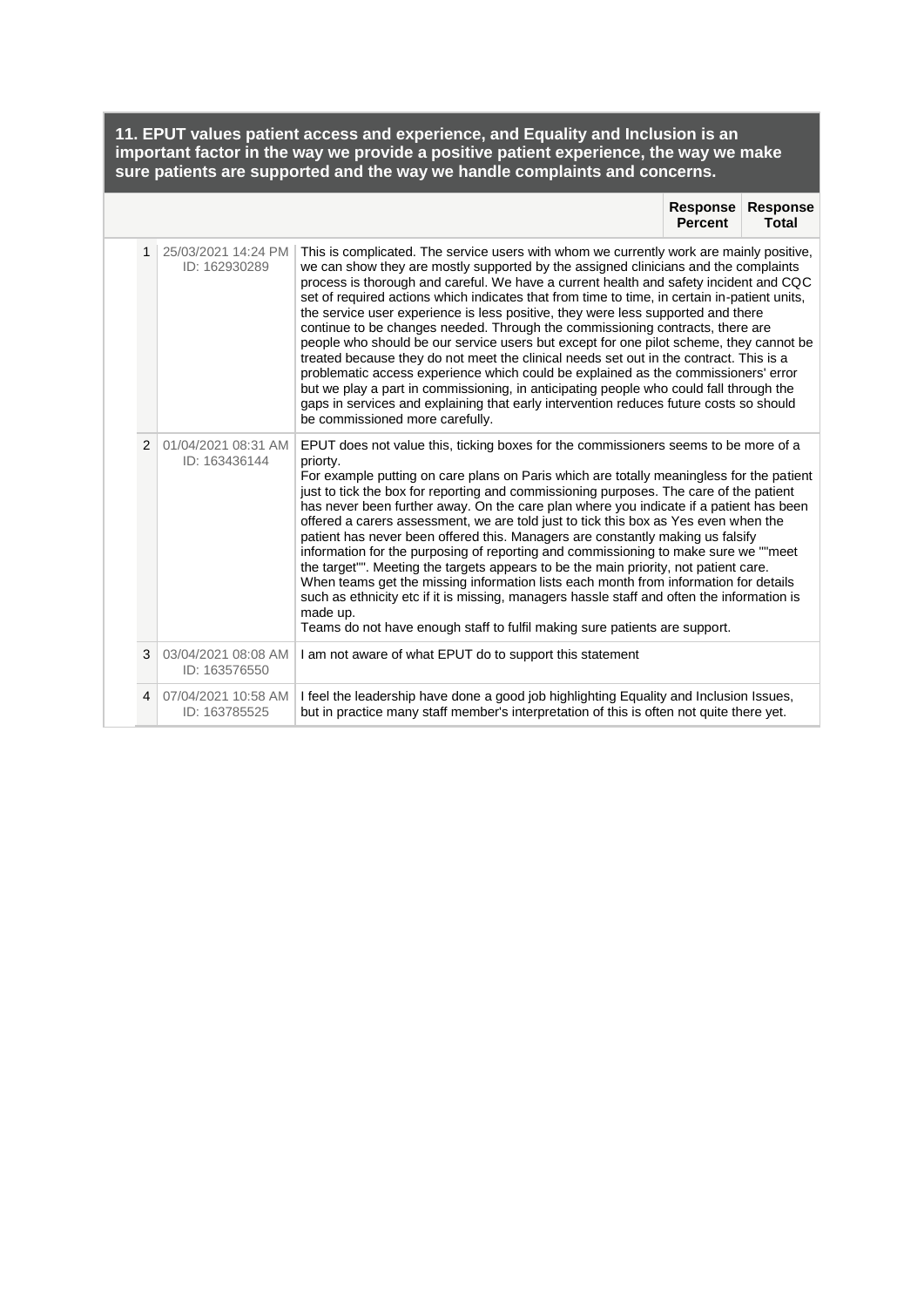**12. EPUT has a representative and supportive workforce, and works to ensure that all of our staff are trained and encouraged to support Equality and Inclusion. Staff are trained to be Allies and we support and collaborate with staff from minority or marginalised groups.** 

|   |                                                                                                                                                                                                                                                                                                                                                                                            | <b>Response</b><br><b>Percent</b> | <b>Response</b><br>Total |  |  |
|---|--------------------------------------------------------------------------------------------------------------------------------------------------------------------------------------------------------------------------------------------------------------------------------------------------------------------------------------------------------------------------------------------|-----------------------------------|--------------------------|--|--|
| 1 | a. EPUT are excelling in this area                                                                                                                                                                                                                                                                                                                                                         | 36.36%                            | 12                       |  |  |
| 2 | b. EPUT are achieving in this area                                                                                                                                                                                                                                                                                                                                                         | 27.27%                            | 9                        |  |  |
| 3 | c. EPUT are developing in this area                                                                                                                                                                                                                                                                                                                                                        | 24.24%                            | 8                        |  |  |
| 4 | d. EPUT are underdeveloped in this<br>area                                                                                                                                                                                                                                                                                                                                                 | 12.12%                            | $\overline{4}$           |  |  |
|   |                                                                                                                                                                                                                                                                                                                                                                                            | answered                          | 33                       |  |  |
|   |                                                                                                                                                                                                                                                                                                                                                                                            | skipped                           | 1                        |  |  |
|   | If you chose c or d please let us know why you chose this answer (4)                                                                                                                                                                                                                                                                                                                       |                                   |                          |  |  |
|   | 1<br>25/03/2021 14:24 PM The training and development of staff is moving people to support equality and inclusion<br>$\lambda_{\rm B}$ is a constant, if $\lambda_{\rm B}$ is $\lambda_{\rm B}$ and $\lambda_{\rm B}$ ( $\lambda_{\rm B}$ ) $\lambda_{\rm B}$ and $\lambda_{\rm B}$ ( $\lambda_{\rm B}$ ) is a constant of $\lambda_{\rm B}$ ).<br>$I\Gamma$ . $A$ $O$ $O$ $O$ $O$ $O$ $O$ |                                   |                          |  |  |

|  |                | $\angle$ 3/U3/ZUZ L 14.Z4 FIVL<br>ID: 162930289 | The training and development of start is moving people to support equality and inclusion<br>in a meaningful way. The Staff Survey, WRES and WDES still have statistics which<br>indicate there is room for improvement. The different experiences indicated by<br>ethnically diverse staff and disabled staff in those surveys shows more work is needed.<br>The ""Be You"" scheme has the potential to make a difference. Reverse mentoring<br>should also improve understanding and behaviours. |
|--|----------------|-------------------------------------------------|---------------------------------------------------------------------------------------------------------------------------------------------------------------------------------------------------------------------------------------------------------------------------------------------------------------------------------------------------------------------------------------------------------------------------------------------------------------------------------------------------|
|  | $\overline{2}$ | 01/04/2021 08:31 AM<br>ID: 163436144            | am not aware of any staff allies in my area<br>I have not been encouraged to be trained in equality and inclusion                                                                                                                                                                                                                                                                                                                                                                                 |
|  | $\mathbf{3}$   | 02/04/2021 03:41 AM<br>ID: 163522853            | Not heard of training to be allies; not witnessed any particular support or collaboration<br>within practise.                                                                                                                                                                                                                                                                                                                                                                                     |
|  | 4 <sup>1</sup> | 03/04/2021 08:08 AM<br>ID: 163576550            | am not aware of what EPUT do to in relation to this                                                                                                                                                                                                                                                                                                                                                                                                                                               |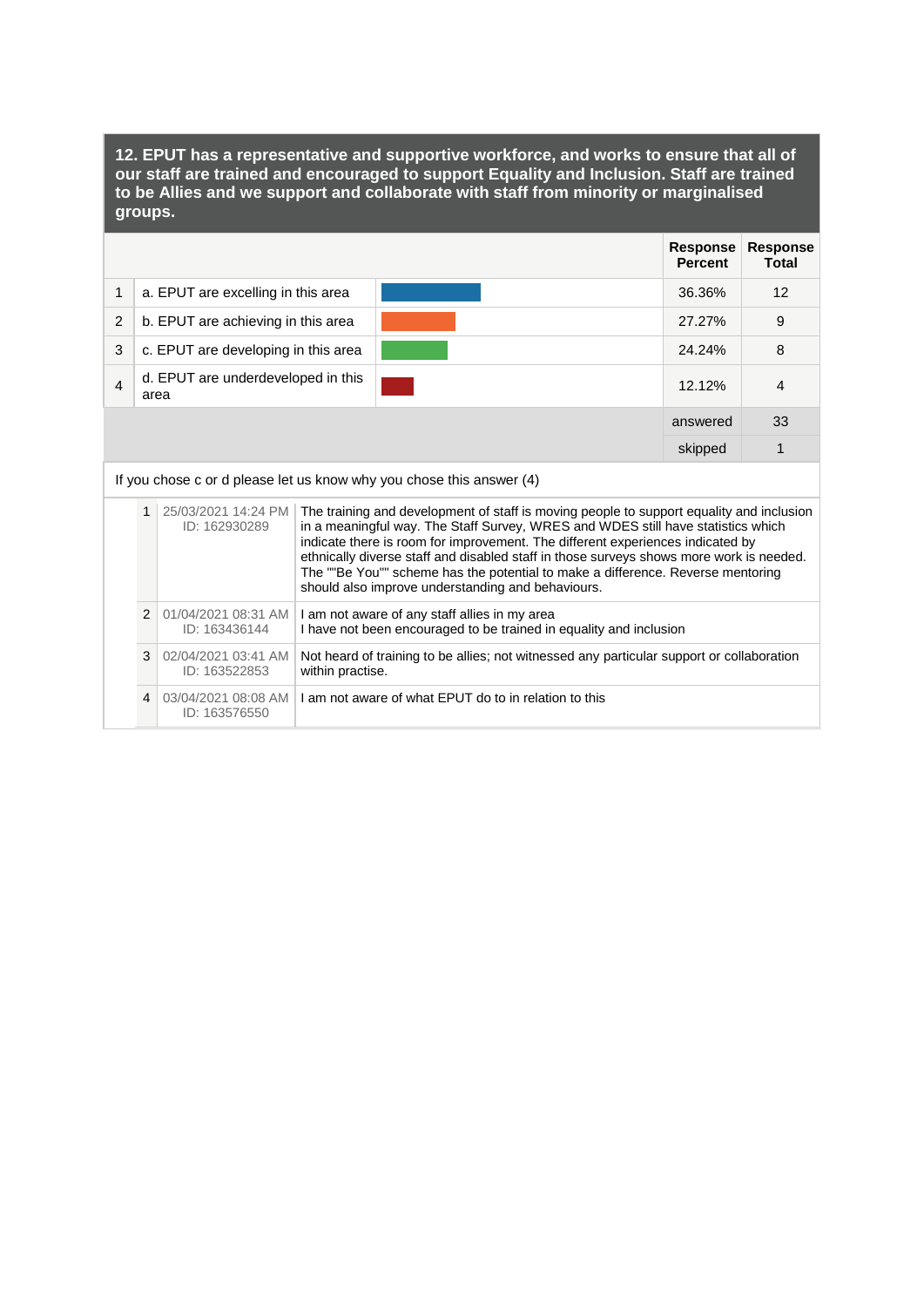**13. EPUT has inclusive leadership, with senior leads who demonstrate their commitment to promoting Equality in our organisation. Senior Leaders and Middle Managers work to support their staff in culturally competent ways and in an environment free from discrimination.** 

|                |               |                                            |                         |                                                                                                                                                                                                                                                                                                                                                                                                              | <b>Response</b><br><b>Percent</b> | <b>Response</b><br><b>Total</b> |
|----------------|---------------|--------------------------------------------|-------------------------|--------------------------------------------------------------------------------------------------------------------------------------------------------------------------------------------------------------------------------------------------------------------------------------------------------------------------------------------------------------------------------------------------------------|-----------------------------------|---------------------------------|
| 1              |               | a. EPUT are excelling in this area         |                         |                                                                                                                                                                                                                                                                                                                                                                                                              | 24.24%                            | 8                               |
| 2              |               | b. EPUT are achieving in this area         |                         |                                                                                                                                                                                                                                                                                                                                                                                                              | 33.33%                            | 11                              |
| 3              |               | c. EPUT are developing in this area        |                         |                                                                                                                                                                                                                                                                                                                                                                                                              | 30.30%                            | 10                              |
| $\overline{4}$ |               | d. EPUT are underdeveloped in this<br>area |                         |                                                                                                                                                                                                                                                                                                                                                                                                              | 12.12%                            | 4                               |
|                |               |                                            |                         |                                                                                                                                                                                                                                                                                                                                                                                                              | answered                          | 33                              |
|                |               |                                            |                         |                                                                                                                                                                                                                                                                                                                                                                                                              | skipped                           | 1                               |
|                |               |                                            |                         | If you chose c or d please let us know why you chose this answer. (6)                                                                                                                                                                                                                                                                                                                                        |                                   |                                 |
|                | 1             | 25/03/2021 14:24 PM<br>ID: 162930289       |                         | We see the senior commitment very clearly towards equality and inclusion. We see<br>encouragement from senior leaders to support staff in health and wellbeing.<br>development, career progression and being open, all of which can improve whole<br>organisation cultural competence as time passes. The Staff Survey, WRES and WDES<br>do not yet show the environment is free from unfair discrimination. |                                   |                                 |
|                | $\mathcal{P}$ | 30/03/2021 16:57 PM<br>ID: 163304382       |                         | We have lots of talk at the moment, we are seeking for actions                                                                                                                                                                                                                                                                                                                                               |                                   |                                 |
|                | 3             | 01/04/2021 02:23 AM<br>ID: 163429432       |                         | Senior leaders have seen a shift to a more diverse group however more needs to be<br>done with regards to seeing more people with Disabilities be open and be at senior level<br>or at least feel comfortable to disclose.                                                                                                                                                                                   |                                   |                                 |
|                | 4             | 01/04/2021 08:31 AM<br>ID: 163436144       |                         | I have never seen any evidence of this                                                                                                                                                                                                                                                                                                                                                                       |                                   |                                 |
|                | 5             | 02/04/2021 03:41 AM<br>ID: 163522853       | Not seen this in action |                                                                                                                                                                                                                                                                                                                                                                                                              |                                   |                                 |
|                | 6             | 03/04/2021 08:08 AM<br>ID: 163576550       |                         | I am not aware how this is achieved                                                                                                                                                                                                                                                                                                                                                                          |                                   |                                 |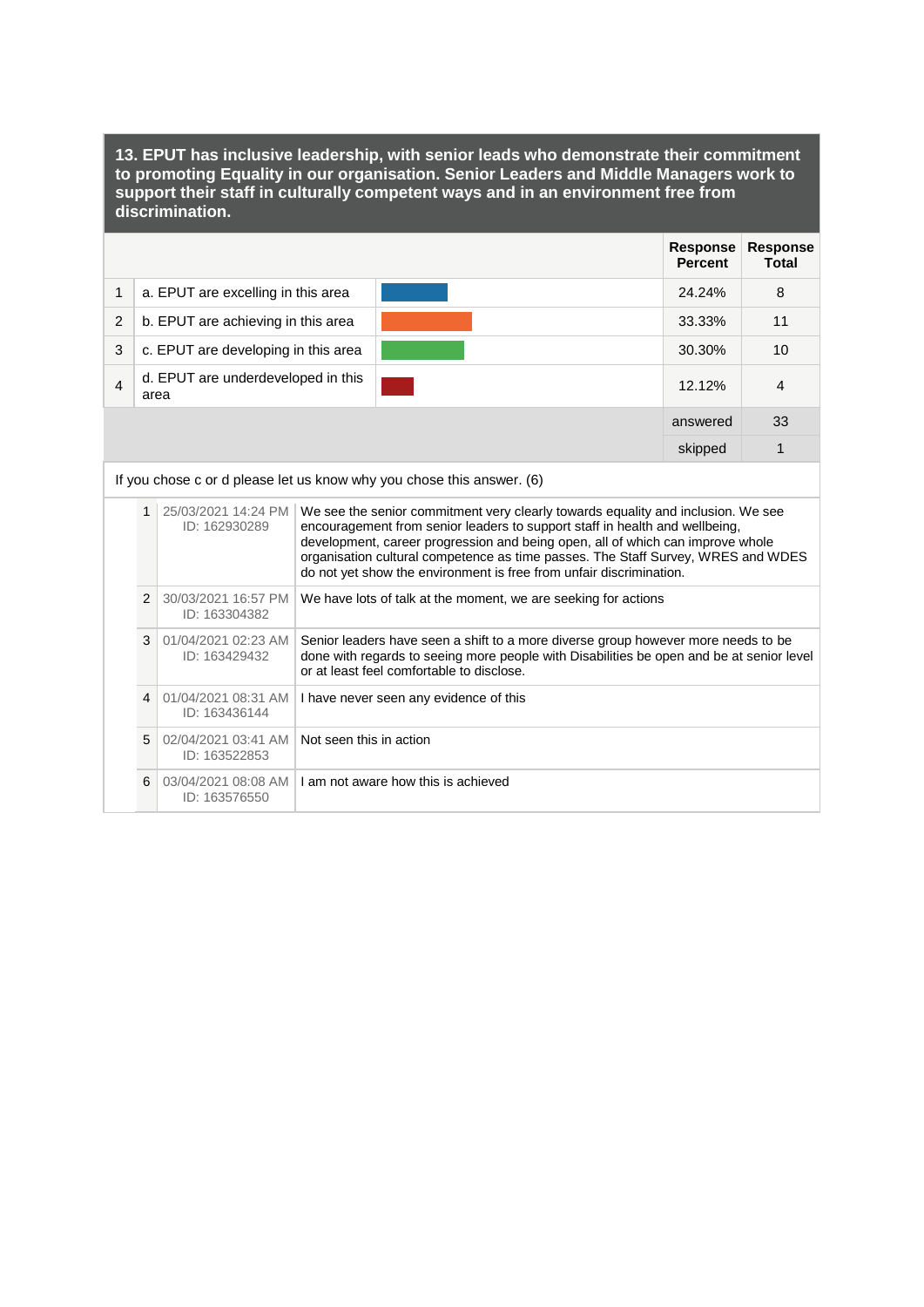**14. Planning for the FutureIs there anything you'd like to see us develop in 2021 – 22 to help us promote Equality and Inclusion for our Staff, Patients and Carers? Examples include:• How can we better support marginalised and minority groups / specific groups?• What areas of E&I are we missing as a Trust?• What improvements to our Equality and Inclusion work would you like to see in 2021 / 2022?Please share your suggestions below, as this will help us develop our action plan for 2021-22.** 

|   |   |                                                                                                                                                                                   |                                                                                                                                                                                                                                                                                                                                                                                                                                                                                                                                                                                                                                                                                                                                                                                                                                                                                                                                                                                                                                                                                                                                                                                                                                                                                                                                                                                                                 | <b>Response</b><br><b>Percent</b> | <b>Response</b><br><b>Total</b> |  |  |
|---|---|-----------------------------------------------------------------------------------------------------------------------------------------------------------------------------------|-----------------------------------------------------------------------------------------------------------------------------------------------------------------------------------------------------------------------------------------------------------------------------------------------------------------------------------------------------------------------------------------------------------------------------------------------------------------------------------------------------------------------------------------------------------------------------------------------------------------------------------------------------------------------------------------------------------------------------------------------------------------------------------------------------------------------------------------------------------------------------------------------------------------------------------------------------------------------------------------------------------------------------------------------------------------------------------------------------------------------------------------------------------------------------------------------------------------------------------------------------------------------------------------------------------------------------------------------------------------------------------------------------------------|-----------------------------------|---------------------------------|--|--|
| 1 |   | Open-Ended Question                                                                                                                                                               |                                                                                                                                                                                                                                                                                                                                                                                                                                                                                                                                                                                                                                                                                                                                                                                                                                                                                                                                                                                                                                                                                                                                                                                                                                                                                                                                                                                                                 | 100.00%                           | 19                              |  |  |
|   | 1 | 22/03/2021 16:46 PM<br>Accept the fact that although not against some ethnic groups, so me of us prefer not to<br>work with them because of behavioural patterns<br>ID: 162682803 |                                                                                                                                                                                                                                                                                                                                                                                                                                                                                                                                                                                                                                                                                                                                                                                                                                                                                                                                                                                                                                                                                                                                                                                                                                                                                                                                                                                                                 |                                   |                                 |  |  |
|   | 2 | 23/03/2021 08:57 AM<br>ID: 162712181                                                                                                                                              | Thought should be given to below suggestions.<br>Targeted mandatory training for ALL managers on E & I. More training than that<br>offered to the marginalised groups. More training for conscious/unconscious<br>perpetuators than victims. It should be included in supervision template for any<br>manager line managing others.<br>Ideally each dept should at least have a yearly anonymous survey on E & I which<br>should be fed back to managers within the dept and it should be part of the KPI for the<br>lead for that dept (not yearly staff survey as this does not clearly identify failing<br>depts/teams).<br>When managers are found to have acted inappropriately e.g. discriminated against<br>staff, there should be clear policies in place on how this is managed. It should be open<br>and fair. Outcomes & consequences should also be clear as it is if there was an<br>incident the other way round. There should be very clear guidance on what should<br>happen afterwards, particularly around line management of staff that has been<br>victimised.                                                                                                                                                                                                                                                                                                                              |                                   |                                 |  |  |
|   | 3 | 23/03/2021 09:02 AM<br>ID: 162714918                                                                                                                                              | Mandatory and improved equality and diversity training FOR ALL.<br>So many middle managers and seniors and leaders have not done the training which<br>is abysmal, especially consultants and doctors.                                                                                                                                                                                                                                                                                                                                                                                                                                                                                                                                                                                                                                                                                                                                                                                                                                                                                                                                                                                                                                                                                                                                                                                                          |                                   |                                 |  |  |
|   | 4 | 25/03/2021 10:11 AM<br>ID: 162902131                                                                                                                                              | Continue to ensure that all voices are heard and the views included in development of<br>the various service offers. Mean what you say and say what you mean. It would be<br>good to also see how EPUT assesses success or making impact e.g. how does EPUT<br>assess impact of say cultural awareness training, or unconscious bias?                                                                                                                                                                                                                                                                                                                                                                                                                                                                                                                                                                                                                                                                                                                                                                                                                                                                                                                                                                                                                                                                           |                                   |                                 |  |  |
|   | 5 | 25/03/2021 10:48 AM<br>ID: 162907406                                                                                                                                              | There are very few services available specifically for adults experiencing mental health<br>problems but are also a trans person. I would like to see more support in the<br>community to support these extremely marginalised people.                                                                                                                                                                                                                                                                                                                                                                                                                                                                                                                                                                                                                                                                                                                                                                                                                                                                                                                                                                                                                                                                                                                                                                          |                                   |                                 |  |  |
|   | 6 | 25/03/2021 14:24 PM<br>ID: 162930289                                                                                                                                              | Working with partners to improve access to our services from groups who have been<br>reluctant to engage with mental health services. If those partners are improving<br>housing, education and reducing social isolation that would help the wider<br>determinants of health and reduce the need for our services.<br>Working with service users from all the protected characteristics backgrounds and with<br>lived experience to understand how they like to be consulted, informed, helped to<br>improve mental wellbeing and physical health and wellbeing. Co-production is being<br>carried out in some but not all services.<br>Even though the Government is not including social class in the protected<br>characteristics, it continues to be identified as an issue for service users who struggle<br>to gain the most benefit from services. We might not monitor it but account should be<br>taken of the additional difficulties for people who have lived in poverty, have received<br>less education, have difficult lives.<br>I liked the points about celebrating good practice. It is easy to identify and criticise poor<br>practice. If there are daily case studies of good practice equality and inclusion (for<br>service users, carers and staff) appearing in staff notices/bulletins/e-mails, then the<br>good examples might help staff see the small improvements they can make. |                                   |                                 |  |  |
|   | 7 | 29/03/2021 15:51 PM<br>ID: 163209858                                                                                                                                              | make connections with Marginalised Groups and minority groups to gain there insight<br>to what they need                                                                                                                                                                                                                                                                                                                                                                                                                                                                                                                                                                                                                                                                                                                                                                                                                                                                                                                                                                                                                                                                                                                                                                                                                                                                                                        |                                   |                                 |  |  |